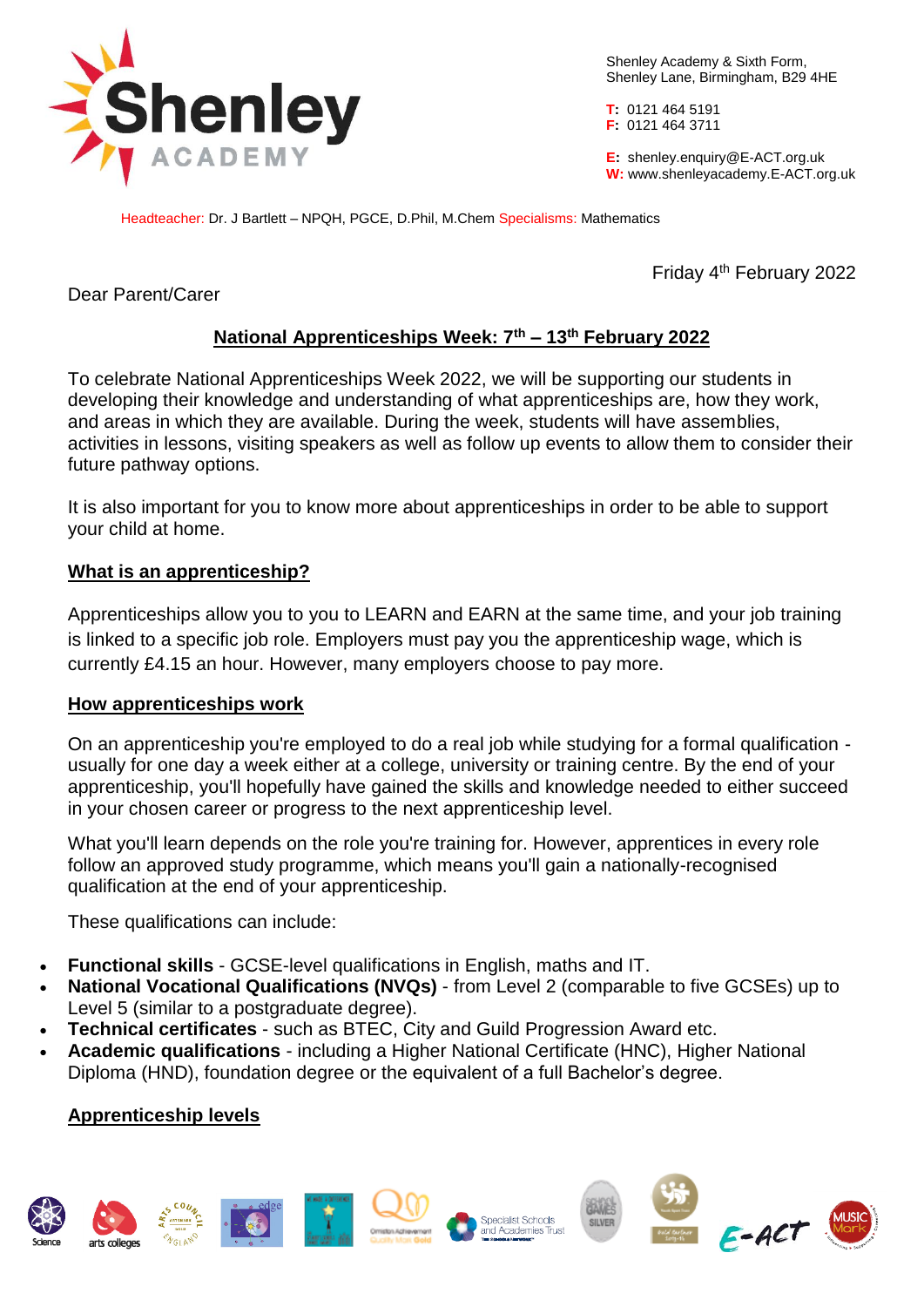

Shenley Academy & Sixth Form, Shenley Lane, Birmingham, B29 4HE

**T:** 0121 464 5191 **F:** 0121 464 3711

**E:** shenley[.enquiry@E-ACT.org.uk](mailto:enquiry@E-ACT.org.uk) **W:** www.shenleyacademy.E-ACT.org.uk

Headteacher: Dr. J Bartlett – NPQH, PGCE, D.Phil, M.Chem Specialisms: Mathematics

There are four different levels of apprenticeship:

- Intermediate equivalent to five good GCSE passes.
- Advanced equivalent to two A-level passes.
- Higher equivalent to the first stages of higher education, such as a foundation degree.
- Degree comparable to a Bachelors or Master's degree.

#### **Benefits of becoming an apprentice**

As an apprentice, you will learn and train for a specific job. As such, you will get paid as well as receive holiday leave. You won't get paid as much as someone who is fully qualified because you are training, but it may lead to a full time job once you are qualified or put you on a career path with lots of future potential. Being an apprentice means you get hands on experience in a real job, developing the skills and knowledge needed for that role. You will however still need to study for the theory part of your qualification, and this is usually at least 20% of your working hours. This will likely take place at a college, university or with a specific training provider. You will complete assessments both during and at the end of your apprenticeship. You can start an apprenticeship regardless of if you are at the start of your career, want a change, or if you are upskilling in your current job. You can also have a previous qualification, such as a degree, and still start an apprenticeship. As long as you are 16 or over, not already in full time education, and you live in England, you are eligible to apply for an apprenticeship.

### **How to apply**

Apprenticeships can be applied for like any other job role in that vacancies can arise throughout the year and there is no set period that you need to apply. The timing can depend entirely on employers and when they need to recruit. The earliest that our students in year 11 can apply is July 1<sup>st</sup>, after year 11 has finished. However, there is plenty of research and preparation that can be done if this is a pathway they are considering.

National Apprenticeship Service [www.apprenticeships.gov.uk](http://www.apprenticeships.gov.uk/) gives you more information on how to apply for apprenticeships. College websites, local training providers and employment agencies are also good places to search for apprenticeship vacancies.

Apprenticeships can be a competitive and unknown process for many young people. If you would like more support or information for you or your child, please get in touch. We are hosting an apprenticeship workshop in school later this term that will be delivered by ASK Apprenticeships that will support young people who are considering applying to understand the